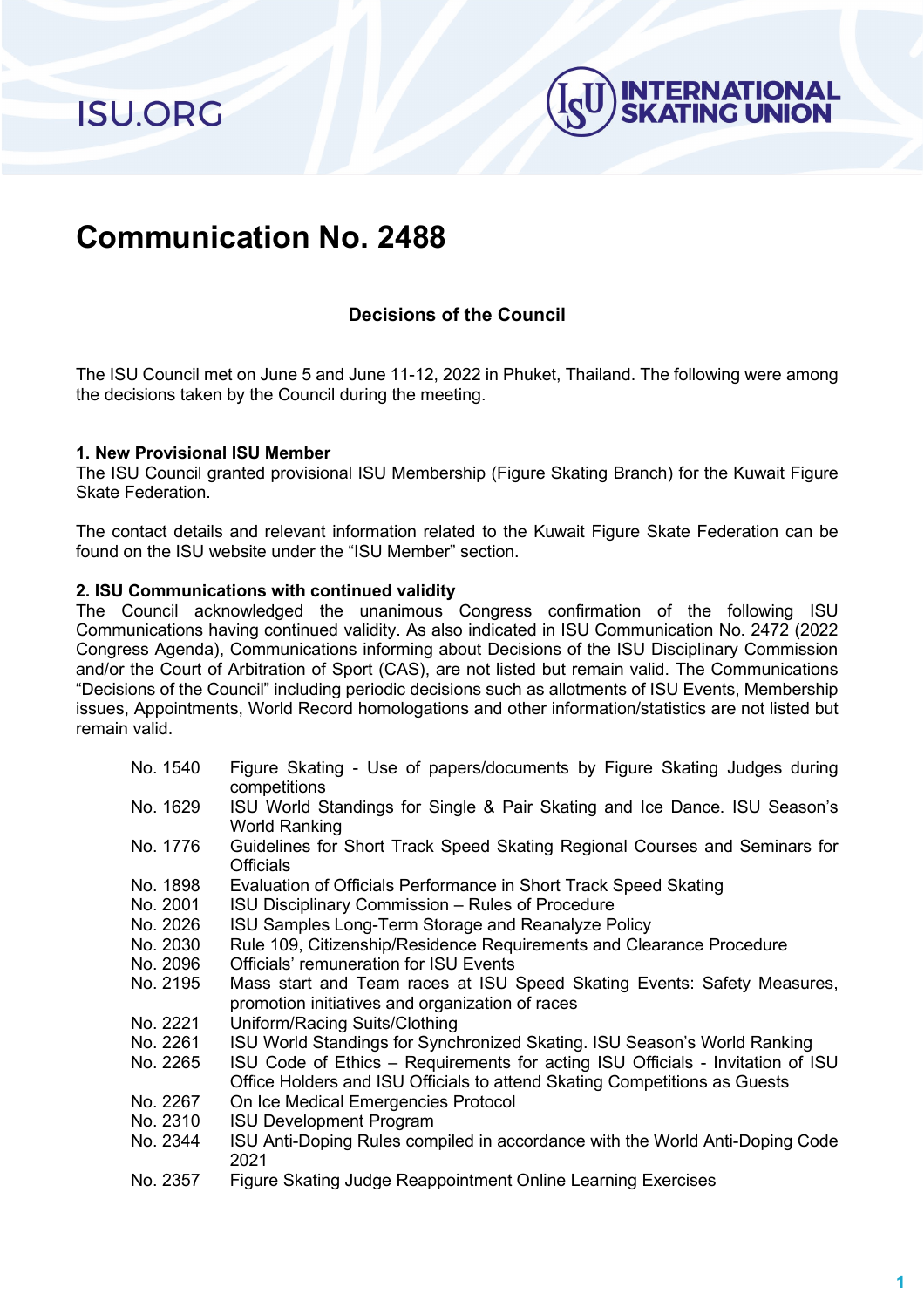- No. 2365 Short Track Speed Skating Padding, Measures to increase Safety for Skaters<br>No. 2366 ISU Anti-Doping Procedures to the ISU Anti-Doping Rules compiled
- ISU Anti-Doping Procedures to the ISU Anti-Doping Rules compiled in accordance with The World Anti-Doping Code 2021
- No. 2368 Prize Money for ISU Championships (under review for an update)<br>No. 2384 Status of Skaters subiect to a period of ineligibility following an An
- Status of Skaters subject to a period of ineligibility following an Anti-Doping Rule violation
- No. 2396 Guidelines for International Novice Competitions 2021/22 Single & Pair Skating & Ice Dance
- No. 2400 Cut Resistant Clothing & Protection Equipment in Short Track Speed Skating<br>No. 2404 Personalized Helmets in Short Track Speed Skating
- No. 2404 Personalized Helmets in Short Track Speed Skating<br>No. 2420 List of Officials for Single & Pair Skating. Ice Dance
- List of Officials for Single & Pair Skating, Ice Dance and Synchronized Skating (valid until issuing of new Communication in August 2022)
- No. 2423 Rules of Procedure for Officials Assessment Commission Evaluation of Judging – Assessments for the Figure Skating Branch
- No. 2427 ISU Athletes Commission Elections<br>No. 2434 List of Officials Speed Skating and S
- List of Officials Speed Skating and Short Track Speed Skating (valid until issuing of new Communication in August 2022)
- No. 2436 Guidelines for ISU Events during the Covid-19 pandemic update<br>No. 2440 ISU Transgender Policy
- No. 2440 ISU Transgender Policy<br>No. 2441 ISU Centers of Excellen
- No. 2441 ISU Centers of Excellence (CoE) Guidelines<br>No. 2453 ISU Recognized and Sponsored Ice Dance R
- No. 2453 ISU Recognized and Sponsored Ice Dance Referees' and Judges' Seminars 2022<br>No. 2455 ISU Recognized and Sponsored Single & Pair Skating Referees' and Judges'
- ISU Recognized and Sponsored Single & Pair Skating Referees' and Judges' Seminars 2022
- No. 2457 Challenger Series in Figure Skating Season 2022/23
- No. 2458 Challenger Series in Synchronized Skating Season 2022/23
- No. 2463 Ice Dance Guidelines for International Novice Competitions 2022/23<br>No. 2465 Obligations of Members
- No. 2465 Obligations of Members<br>No. 2468 Ice Dance Requirements
- Ice Dance Requirements for Technical Rules season 2022/23
- No. 2469 ISU Council Decision War in Ukraine-Protective Measures<br>No. 2470 Synchronized Skating ISU Officials' Seminars 2022
- No. 2470 Synchronized Skating ISU Officials' Seminars 2022
- No. 2471 Synchronized Skating Well Balanced Program Season Content 2022/23<br>No. 2473 Lee Dance Scale of Values for 2022/23
- No. 2473 Ice Dance Scale of Values for 2022/23<br>No. 2474 Single & Pair Skating Levels of Difficu
- Single & Pair Skating Levels of Difficulty and Guidelines for marking Grade of Execution Season 2022/23
- No. 2475 Single & Pair Skating Scale of Values Season 2022/23
- No. 2476 ISU Short Track Speed Skating Officials' Online Video Seminar Series
- No. 2477 Speed Skating Mass Start & Team Races Safety Measures and Organization of Races
- No. 2478 ISU Code of Ethics<br>No. 2479 ISU Athlete Safegua
- No. 2479 ISU Athlete Safeguarding Policy<br>No. 2480 ISU Development Commission C
- ISU Development Commission Call for applications support for transition from Skater to Coach/Official/Administrator/other Skating-related role
- No. 2482 Technical Requirements and information for Season 2022/23 in Synchronized Skating including Difficulty Groups of Elements, Features and Additional Features
- No. 2484 Ice Dance Requirements for Technical Rules with ongoing validity, effective July 1st, 2022
- No. 2485 International Competitions Single & Pair Skating, Ice Dance and Synchronized Skating 2022/23
- No. 2486 Synchronized Skating Scale of Values Season 2022/23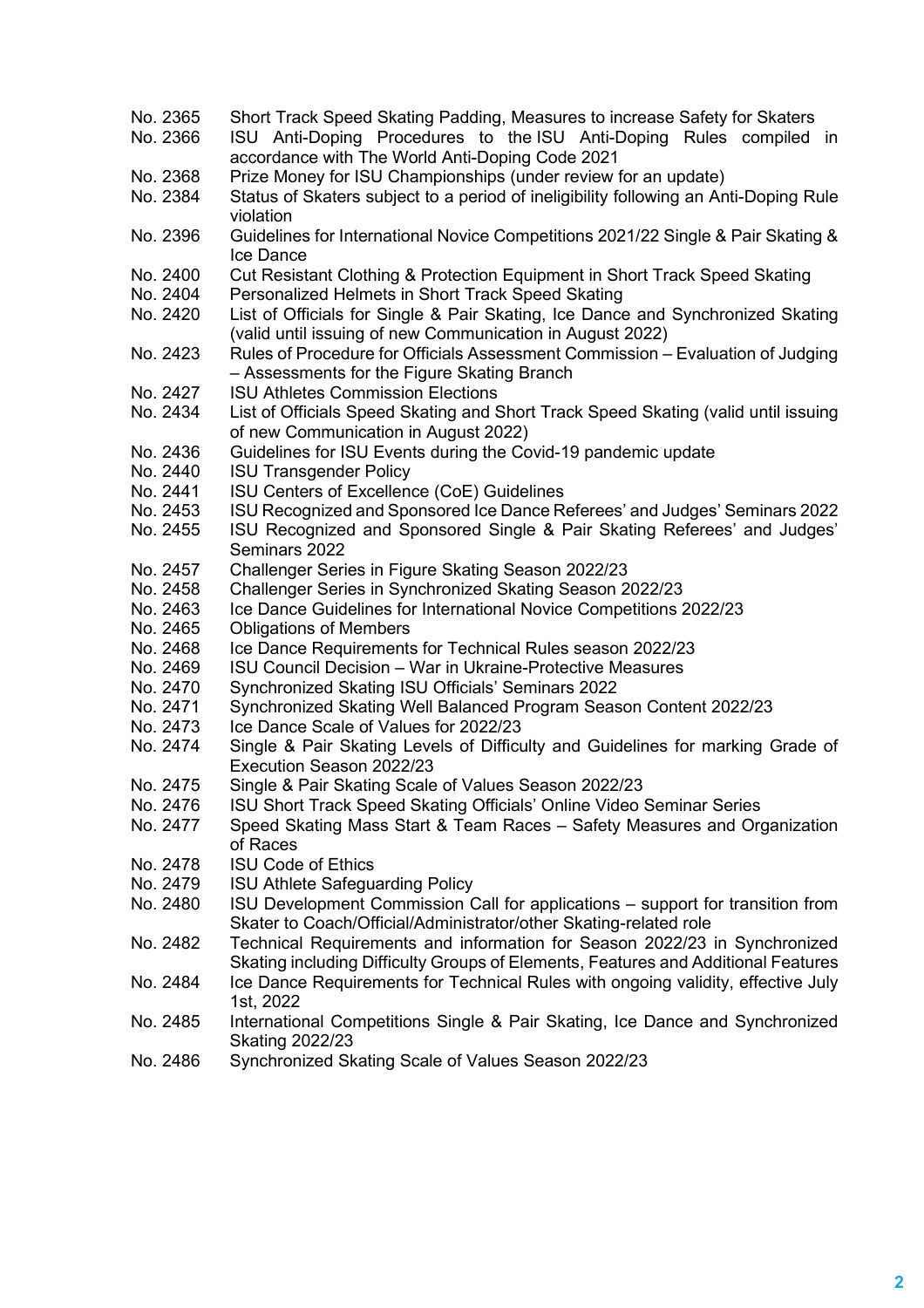## **3. Technical Committee Appointed Skaters and Coaches**

In accordance with Article 20, paragraph 2.c) and d) the Council appointed the following Skaters and Coaches to the Technical Committees

| <b>Ice Dance Technical Committee</b><br><b>Appointed Skater:</b>                 | Kaitlyn Weaver (CAN) Appointed Coach: |                         | Alper Uçar (TUR)    |
|----------------------------------------------------------------------------------|---------------------------------------|-------------------------|---------------------|
| Single & Pair Skating Technical Committee<br><b>Appointed Skater:</b>            | Pending                               | <b>Appointed Coach:</b> | Patrick Meier (SUI) |
| <b>Synchronized Skating Technical Committee</b>                                  | Appointed Skater: Ida Hellström (FIN) | <b>Appointed Coach:</b> | Cathy Dalton (CAN)  |
| <b>Speed Skating Technical Committee</b><br><b>Appointed Skater:</b>             | Pending                               | <b>Appointed Coach:</b> | Pending             |
| <b>Short Track Speed Skating Technical Committee</b><br><b>Appointed Skater:</b> | Pending                               | <b>Appointed Coach:</b> | Wim de Deyne (BEL)  |

## **4. Definite allotment of ISU Championships season 2022/23**

In accordance with Rule 127 of the ISU General Regulations, the Council has definitely allotted the Championships for 2023 as follows:

## **Speed Skating**

ISU European Speed Skating Championships to be held in Hamar, Norway on January 6-8, 2023

ISU Four Continents Speed Skating Championships to be held in Quebec, Canada on December 2-4, 2022

ISU World Junior Speed Skating Championships to be held in Inzell, Germany on February 10-12, 2023

ISU World Speed Skating Championships to be held in Heerenveen, the Netherlands on March 2-5, 2023

## **Short Track Speed Skating**

ISU Four Continents Short Track Speed Skating Championships to be held in Salt Lake City, USA on November 11-13, 2022

ISU European Short Track Speed Skating Championships to be held in Gdansk, Poland on January 13-15, 2023

ISU World Junior Short Track Speed Skating Championships to be held in Dresden, Germany on January 27-29, 2023

ISU World Short Track Speed Skating Championships to be held in Seoul, Korea on March 10-12, 2023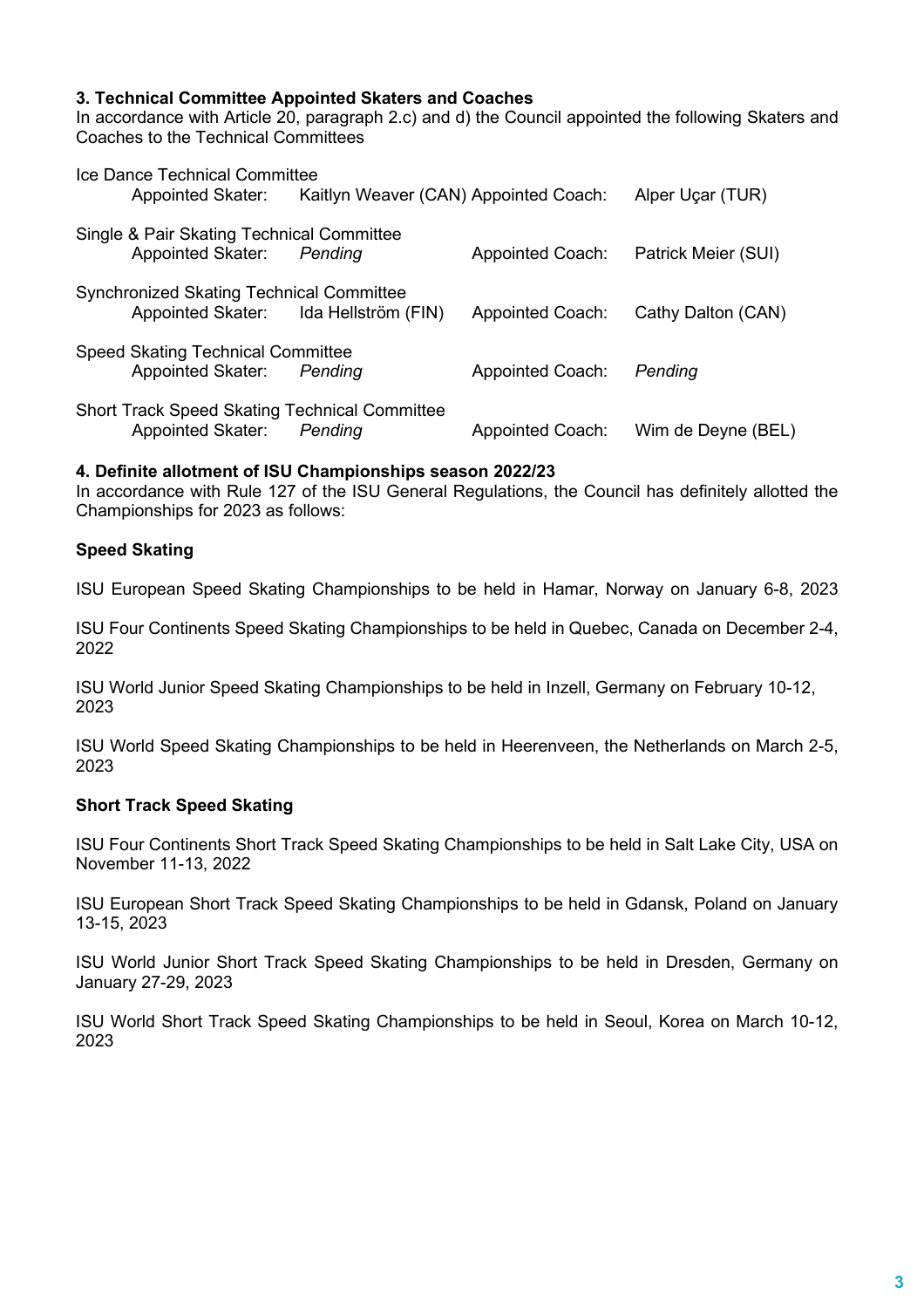## **Figure Skating**

ISU European Figure Skating Championships to be held in Espoo, Finland on January 23-29, 2023

ISU Four Continents Figure Skating Championships to be held in Colorado Springs, USA on February 7-12, 2023

ISU World Junior Figure Skating Championships to be held in Calgary, Canada on February 27 to March 5, 2023

ISU World Figure Skating Championships to be held in Saitama, Japan on March 20-26, 2023

## **Synchronized Skating**

ISU World Junior Synchronized Skating Championships to be held in Angers, France on March 10-11, 2023

ISU World Synchronized Skating Championships to be held in Lake Placid, USA on March 31 to April 1, 2023

#### **5. Provisional Allotment of ISU Championships season 2023/24**

In accordance with Rule 127 of the ISU Regulations, the Council has provisionally allotted the following 2024 Championships:

## **Figure Skating**

ISU Four Continents Figure Skating Championships to be held in Shanghai, China on January 29- February 4, 2024

ISU World Junior Figure Skating Championships to be held in Taipei City, Chinese Taipei on February 26-March 3, 2024

## **Synchronized Skating**

ISU World Junior Synchronized Skating Championships to be held on March 8-9, 2024 Due to a lack of applications received in due time, the Council was not able to make an allotment for the 2024 ISU World Junior Synchronized Skating Championships. ISU Members are invited to make an application for this Championships before August 31, 2022.

## **6. Provisional Allotment of ISU Championships seasons 2024/25 to 2026/27**

The Council decided to postpone the allotment of ISU Championships seasons 2024/25 to 2026/27 to the Council meeting in October 2022 in order to fully evaluate the impact of the Congress decision to amend the qualifying rounds of the World Figure Skating Championships and also to establish an overall view of the Speed Skating and Short Track Speed Skating calendars in the respective seasons.

## **7. ISU Figure Skating Championships 2023 – Minimum Total Element Scores**

The Council determined that the Skaters/Couples participating in the ISU Championships 2023 must have reached the following Minimum Total Elements Scores during the ongoing season (2022/23) or the two immediately preceding seasons (2021/22 and 2020/24):

#### **ISU World Figure Skating Championships 2023:**

|                     | <b>SP/RD</b> | <b>FS/FD</b> |
|---------------------|--------------|--------------|
| MEN                 | 34.00        | 64.00        |
| <b>WOMEN</b>        | 32.00        | 53.00        |
| <b>PAIR SKATING</b> | 29.00        | 46.00        |
| ICE DANCE           | 33.00        | 49.00        |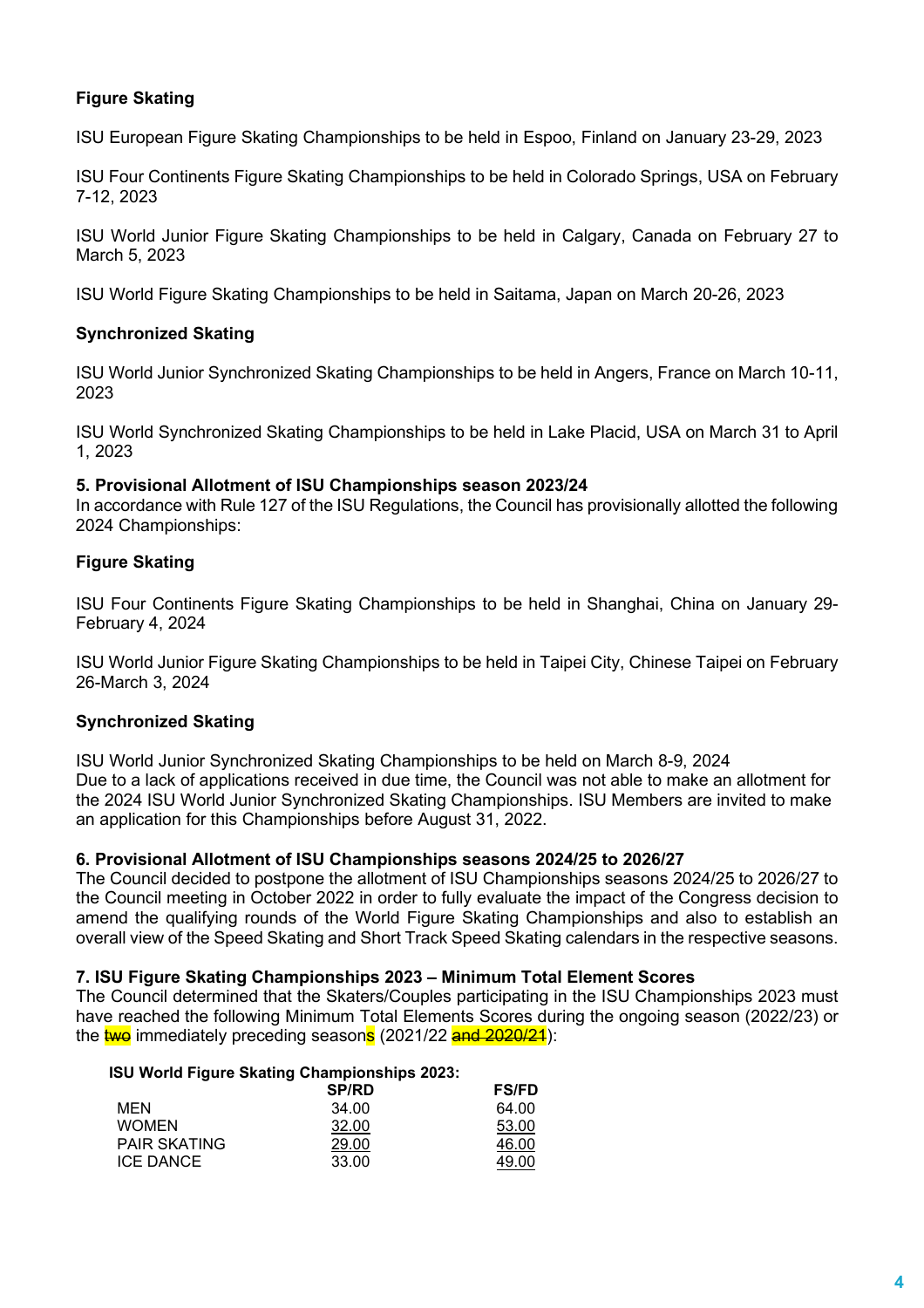#### **ISU European, ISU Four Continents Figure Skating Championships 2023:**

|                     | <b>SP/RD</b> | <b>FS/FD</b> |
|---------------------|--------------|--------------|
| MEN                 | 28.00        | 46.00        |
| <b>WOMEN</b>        | 25.00        | 42.00        |
| <b>PAIR SKATING</b> | 25.00        | 42.00        |
| ICE DANCE           | 28.00        | 45.00        |

#### **ISU World Junior Figure Skating Championships 2023:**

|                            | <b>SP/RD</b> | <b>FS/FD</b> |
|----------------------------|--------------|--------------|
| <b>JUNIOR MEN</b>          | 25.00        | 44.00        |
| <b>JUNIOR WOMEN</b>        | 25.00        | 40.00        |
| <b>JUNIOR PAIR SKATING</b> | 23.00        | 34.00        |
| <b>JUNIOR ICE DANCE</b>    | 24.00        | 38.00        |

#### *Note regarding the Covid-19 situation:*

In case that due to the Covid-19 pandemic an extended number of Competitions are cancelled during the fall 2022, the Council will review the situation in regard to the Minimum Total Elements Score again at the time of the October Council meeting.

The required Minimum Total Elements Score for the Short Program/Rhythm Dance and the Free Skating/Free Dance to participate in Senior ISU Championships (ISU European Figure Skating Championships, ISU Four Continents Figure Skating Championships, ISU World Figure Skating Championships) can only be obtained in Senior International Competitions. Likewise, the required Minimum Total Elements Score for the Short Program/Rhythm Dance and the Free Skating/Free Dance segment to participate in the ISU World Junior Figure Skating Championships can only be obtained in International Junior Competitions.

The Minimum Technical Elements Score (not including Component Scores) is a Technical Score and must have been reached in an ISU recognized International Competition (as per Article 39, paragraph 7 of the ISU Constitution and Rule 107, paragraphs 1 to 10 of the ISU General Regulations) during the ongoing or **two** preceding seasons (see above-mentioned Council decision) in both segments, Short Program/Rhythm Dance and Free Skating/Free Dance (See ISU Special Regulations Single & Pair Skating Ice Dance, Rule 378, paragraph 3).

While the Minimum Technical Elements Score must be reached separately in each segment (not a total of the two segments), the Minimum Technical Elements Score for each segment may be reached at different competitions. The Minimum Technical Elements Score must be reached 21 (twenty-one) days before the first day (first official practice day) of the Championships concerned (same as entry deadline).

If it would become evident that the number of entries based on the Minimum Technical Elements Scores listed above would be significantly higher or lower than expected, the ISU Council reserves the right to adjust the Minimum Technical Elements Scores in order to achieve the above-mentioned objective.

ISU Members will be informed latest 45 days prior to the entry deadline of the respective Championships if the announced required minimum Technical Score will be adjusted or will remain as announced. In case of the continental Championships the announcement for both European and Four Continents Championships will be made 45 days prior to the entry deadline of the earlier Championships, in this case the European Championships.

## **8. Recognition of new World Record Speed Skating**

In accordance with Article 19, paragraph 2.f), the Council homologated the following World Record:

**12.30,74** Nils van der Poel SWE Beijing, 11.02.2022

## **Men 10 000m**

| 12.30,74 | Nils van der Poel | SWE | Beijing, |
|----------|-------------------|-----|----------|
|          |                   |     |          |